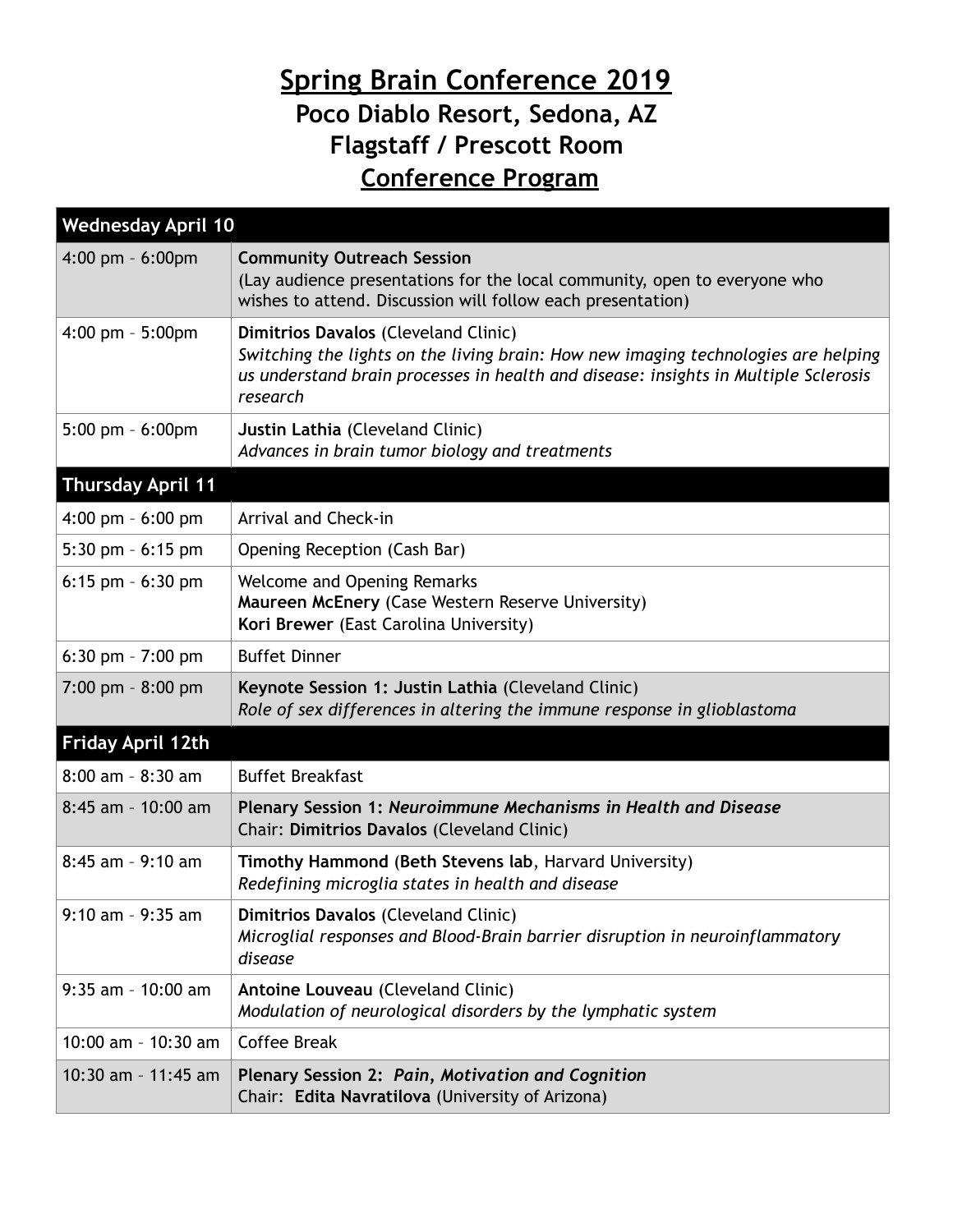| 10:30 am- 10:55 am    | Michael Heien (University of Arizona)<br>Methods for assessment of dopamine release in the brain with different<br>timescales and resolutions                              |  |
|-----------------------|----------------------------------------------------------------------------------------------------------------------------------------------------------------------------|--|
| 10:55 am - 11:20 am   | Edita Navratilova (University of Arizona)<br>Mesolimbic and mesocortical dopamine circuits in pain                                                                         |  |
| 11:20am - 11:45 am    | Caroline Phelps (University of Arizona)<br>Chronic pain and cognitive flexibility                                                                                          |  |
| 11:45 am - 12:00 pm   | Lunch serving (buffet)                                                                                                                                                     |  |
| 12:00 pm - 1:15 pm    | Plenary Session 3 (over Lunch): Neurotoxins as Treatments<br>Chair: Baldomero Olivera (University of Utah)                                                                 |  |
| 12:00 pm - 12:20 pm   | Amol Patwardhan (University of Arizona)<br>Contulakin-G: A non-opioid analgesic with a unique mechanism of action. Did you<br>still want to use yours?                     |  |
| 12:20 pm - 12:55 pm   | Mario Giacobassi, Lee Leavitt, Rishi Alluri (Baldomero Olivera Lab, University of<br>Utah)<br>Using Conopeptides to Define and Characterize Neuronal Subclasses            |  |
| 12:55 pm - 1:15 pm    | Shrinivasan Raghuraman (University of Utah)<br>Looking for Inspiration: Probing Cell Types in the Mouse Ventral Respiratory<br>System                                      |  |
| 1:15 pm $-6:00$ pm    | Free Time & Recreation                                                                                                                                                     |  |
| $6:00$ pm - $7:00$ pm | <b>Oral Presentations Selected from Abstracts</b>                                                                                                                          |  |
| $6:00$ pm $-6:20$ pm  | Ashley Schnider (Karen Moxon Lab, University of California, Davis)<br>Neuropathic pain following mid-thoracic moderate spinal cord contusion injury                        |  |
| $6:20$ pm $-6:40$ pm  | Hisakatsu Ito (Frank Porreca Lab, University of Arizona)<br>Disruption of sleep from chronic neuropathic pain in mice is improved by a<br>kappa opioid receptor antagonist |  |
| 6:40 pm - $7:00$ pm   | M. Bruce McIver (Stanford University)<br>5-HT modulation of cortical oscillations are similar in freely moving<br>rats and in rat brain slices                             |  |
| $7:00$ pm - $7:30$ pm | <b>Buffet Dinner</b>                                                                                                                                                       |  |
| 7:30 pm - 8:30 pm     | Keynote Session 2: Nozomi Nishimura (Cornell University)<br>In vivo Microscopy Studies of Blood Flow and Inflammation in Alzheimer's Disease                               |  |
| Saturday April 13th   |                                                                                                                                                                            |  |
| $7:00$ am - $7:30$ am | <b>Buffet Breakfast</b>                                                                                                                                                    |  |
| 7:30 am - 8:45 am     | Plenary Session 4: Long-lasting consequences of prenatal drug exposure: from<br>animal to human<br>Chair: Jeff Joyce (Florida State University)                            |  |
| 7:30 am - 8:08 am     | <b>Gregg Stanwood (Florida State University)</b><br>Long-lasting consequences of prenatal drug exposure: from animal to human                                              |  |
| $8:08 - 8:45$ am      | Devon Graham (Florida State University)<br>Psychostimulant-induced neurodevelopmental deficits and underlying receptor<br>mechanisms                                       |  |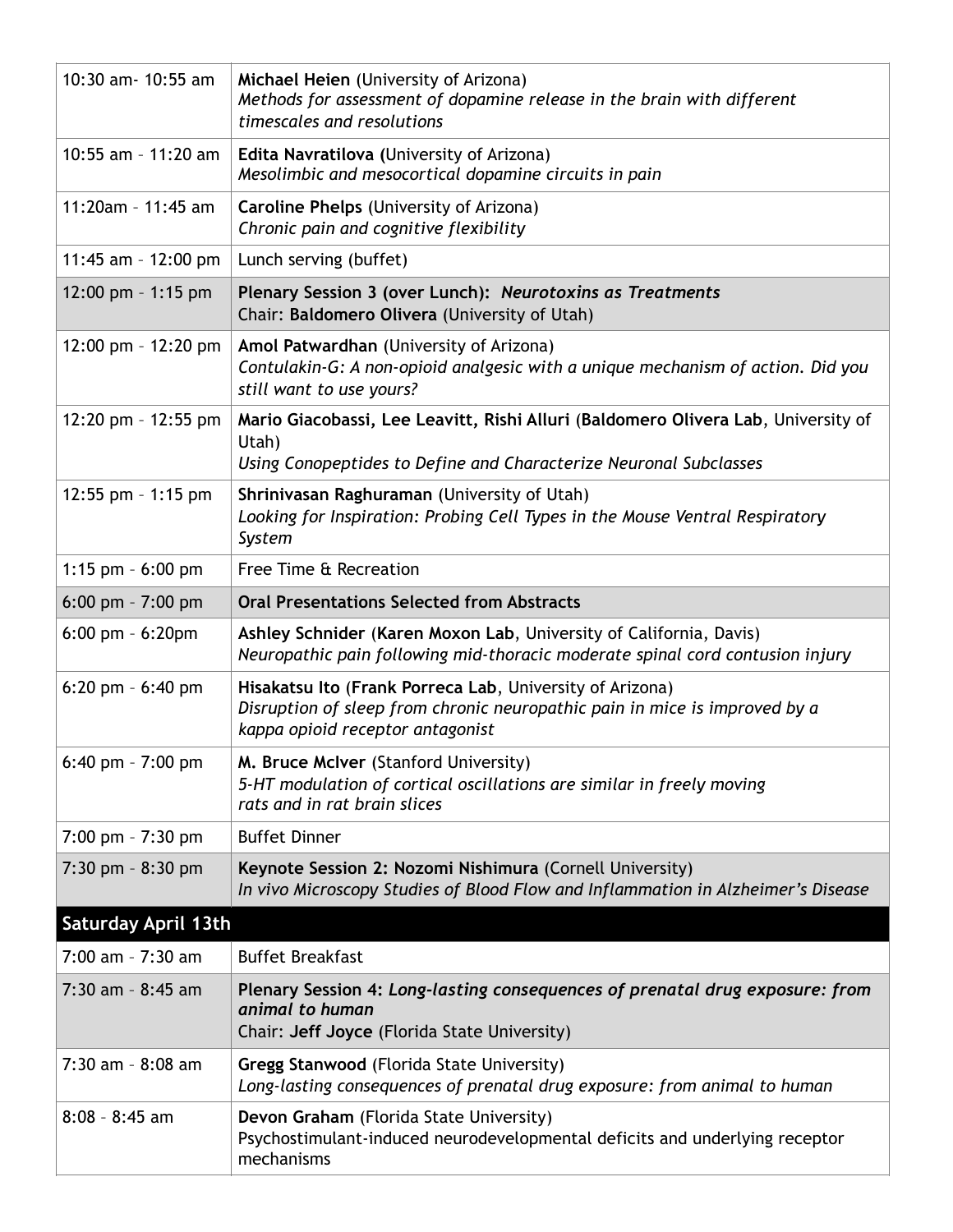| 8:45 am - 10:00 am       | Plenary Session 5: Epigenetic mechanisms of cocaine abuse-related behaviors<br>Chair: Janet Neisewander (Arizona State University)                                |  |
|--------------------------|-------------------------------------------------------------------------------------------------------------------------------------------------------------------|--|
| 8:45 am - 9:10 am        | Janet Neisewander (Arizona State University)<br>Searching for microRNAs involved in cocaine abuse-related genes and behaviors                                     |  |
| $9:10$ am - $9:35$ am    | Nora Perrone-Bizzozero (University of New Mexico)<br>Novel role of circHomer1 in synaptic plasticity and cocaine seeking                                          |  |
| $9:35$ am - 10:00 am     | Tod Kippin (University of California, Santa Barbara)<br>Impact of cocaine intake and withdrawal on gene expression and DNA methylation<br>in the prefontal cortex |  |
| 10:00 am - 10:30 am      | <b>Coffee Break</b>                                                                                                                                               |  |
| 10:30 am - 11:45 am      | Plenary Session 6: Mechanisms of Memory Consolidation<br>Chair: Jim McGaugh (University of California, Irvine)                                                    |  |
| 10:30 am - 10:55 am      | Jim McGaugh (University of California, Irvine)<br>Hormonal and Brain Processes Regulating Memory Consolidation                                                    |  |
| 10:55 am - 11:20 am      | Gina Quirate (National Autonomous University of Mexico)<br>Glucocorticoids in the striatum modulate procedural memory                                             |  |
| 11:20 am - 11:45 am      | Patrizia Campolongo (Sapienza University of Rome)<br>Endocannabinoid modulation of memory consolidation                                                           |  |
| $11:45$ am               | Lunch (Pick up Box Lunches)                                                                                                                                       |  |
| 12:00 pm $-$ 5:30 pm     | Free Time & Recreation                                                                                                                                            |  |
| 5:30 pm $-6:15$ pm       | Poster Session and Evening Reception (Cash Bar)                                                                                                                   |  |
| $6:15$ pm - $7:00$ pm    | <b>Business Meeting</b>                                                                                                                                           |  |
| 7:00 pm - 7:30 pm        | <b>Buffet Dinner</b>                                                                                                                                              |  |
| $7:30$ pm $-8:30$ pm     | Keynote Session 3: Zoltan Mari (Cleveland Clinic Lou Ruvo Center for Brain<br>Health)<br>Neuroprotective and Disease Modifying Therapies in Parkinson's Disease   |  |
| <b>Sunday April 14th</b> |                                                                                                                                                                   |  |
| $7:00$ am - $7:30$ am    | <b>Buffet Breakfast</b>                                                                                                                                           |  |
| 7:30 am - 8:45 am        | Plenary Session 7: Stem Cells in Neuroscience<br>Chair: Timothy Blenkinsop (Icahn School of Medicine at Mount Sinai)                                              |  |
| 7:30 am - 7:55 am        | Timothy Blenkinsop (Icahn School of Medicine at Mount Sinai)<br>Retinal pigment epithelium born plasticity                                                        |  |
| 7:55 am - 8:20 am        | Erzsebet Kokovay (University of Texas Health, San Antonio)<br>Microglia regulation of adult neural stem cells: through the ages                                   |  |
| $8:20$ am - $8:45$ am    | Nathan Boles (Neural Stem Cell Institute)<br>Identifying windows of susceptibility using transcriptomics                                                          |  |
| 8:45 am - 10:00 am       | Plenary Session 8: Data-driven Computational Approaches to Brain Analysis &<br><b>Stimulation</b><br>Chair: Sabato Santaniello (University of Connecticut)        |  |